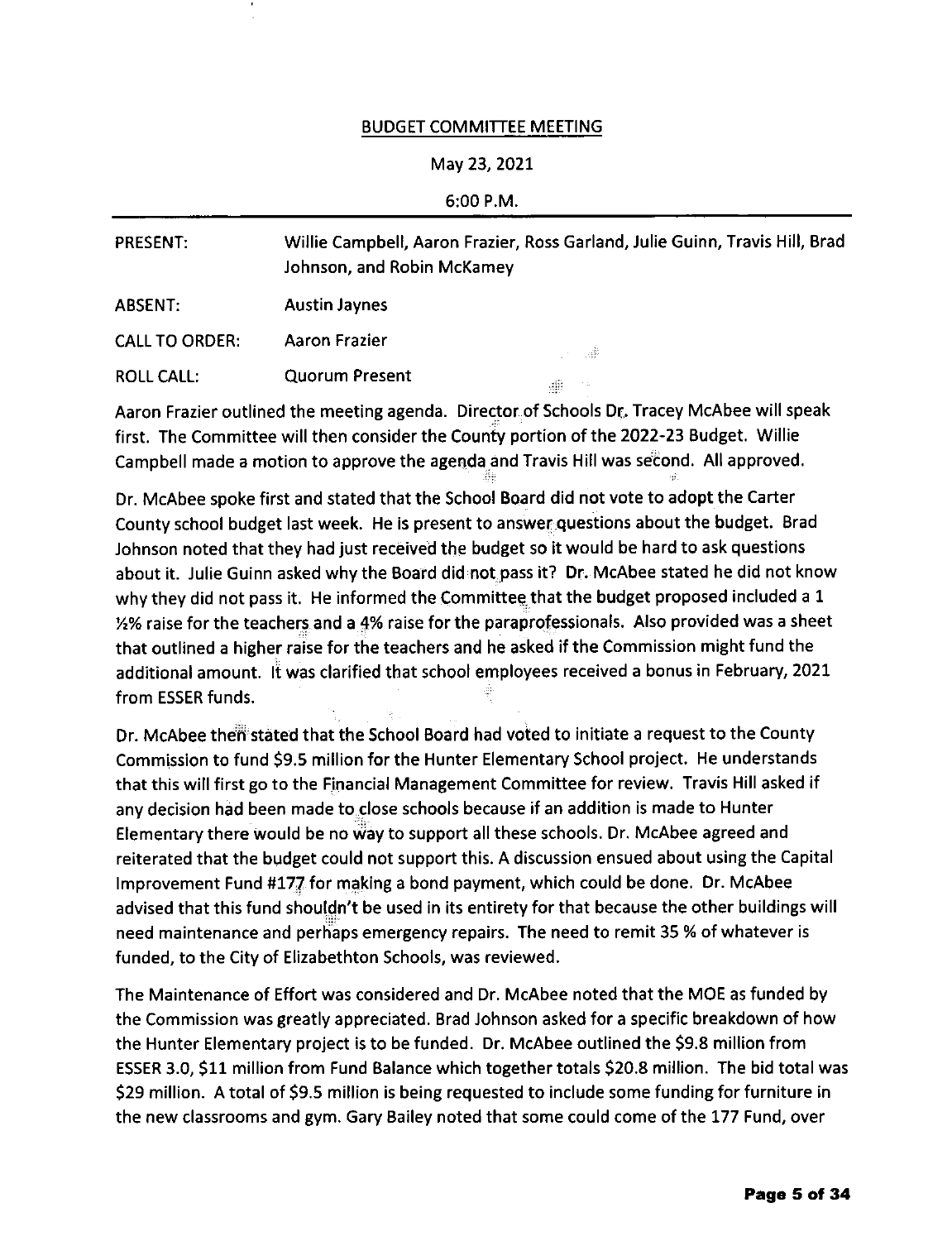the next two years to cut the S9.5 million to about S5.5 million, and this would make it a lot easier of a request.

Erad Johnson asked why this is being done now. One major point is the funding coming out of ESSER 3.0, which will never happen again.

Dr. McAbee noted that in the past few years over 40 positions have been eliminated from the budget due to retirements and normal attrition. Other issues were discussed such as roofing and the septic permits at Keenburg and Valley Forge Elementary, lf schools were combined once the Hunter Elementary project is completed, it would save about 51 million in operating costs and improved student to teacher ratios. Aaron Frazier concurred that while it is difficult on the communitles where the schools close, it benefits everyone in the district by using some of this money to give raises and to not raise taxes. The school district has lost significant numbers of students in the past several years due to changing demographics and a loss due to COVID.

Brad Johnson asked that for specific items to be presented at the June 8<sup>th</sup> Financial Management Committee meeting, to include a detailed funding plan and options for financing. He stated that perhaps the Hampton Elementary School preliminary plan could be funded in the same bond.

Aaron Frazier asked the School District to return in 10 days with an approved budget for all its departments. A Budget Meeting will be scheduled for June 8th at 6:00 pm for this purpose. lt was reiterated that the School Board members can come to this meeting, but the Commissioners cannot attend the school's meetings and actively discuss or influence anything.

By this time, Mr. Anthony Garland, the School Board President was in attendance. He was asked of the plans to close schools. He stated he can only speak for himself and that he did not want to borrow money and keep schools open. lt was reiterated that the school budgets are to be presented on June 8<sup>th</sup>, which will be a voting meeting. June 9<sup>th</sup> is a County Commission Workshop.

The meeting was recessed for a break.

The committee reconvened and considered the proposed budgets for various County departments.

- . Motion was made by Willie Campbell, seconded by Robin McKamey to approve the HIGHWAY/PUBLIC WORK'S budget as presented. By a roll call vote of all ayes, motion ca rried.
- . Motion was made by Robin McKamey, seconded by Julie Guinn to approve the SOLID WASTE/SANITATION FUND's budget as presented. By a roll call vote of all ayes, motion carried.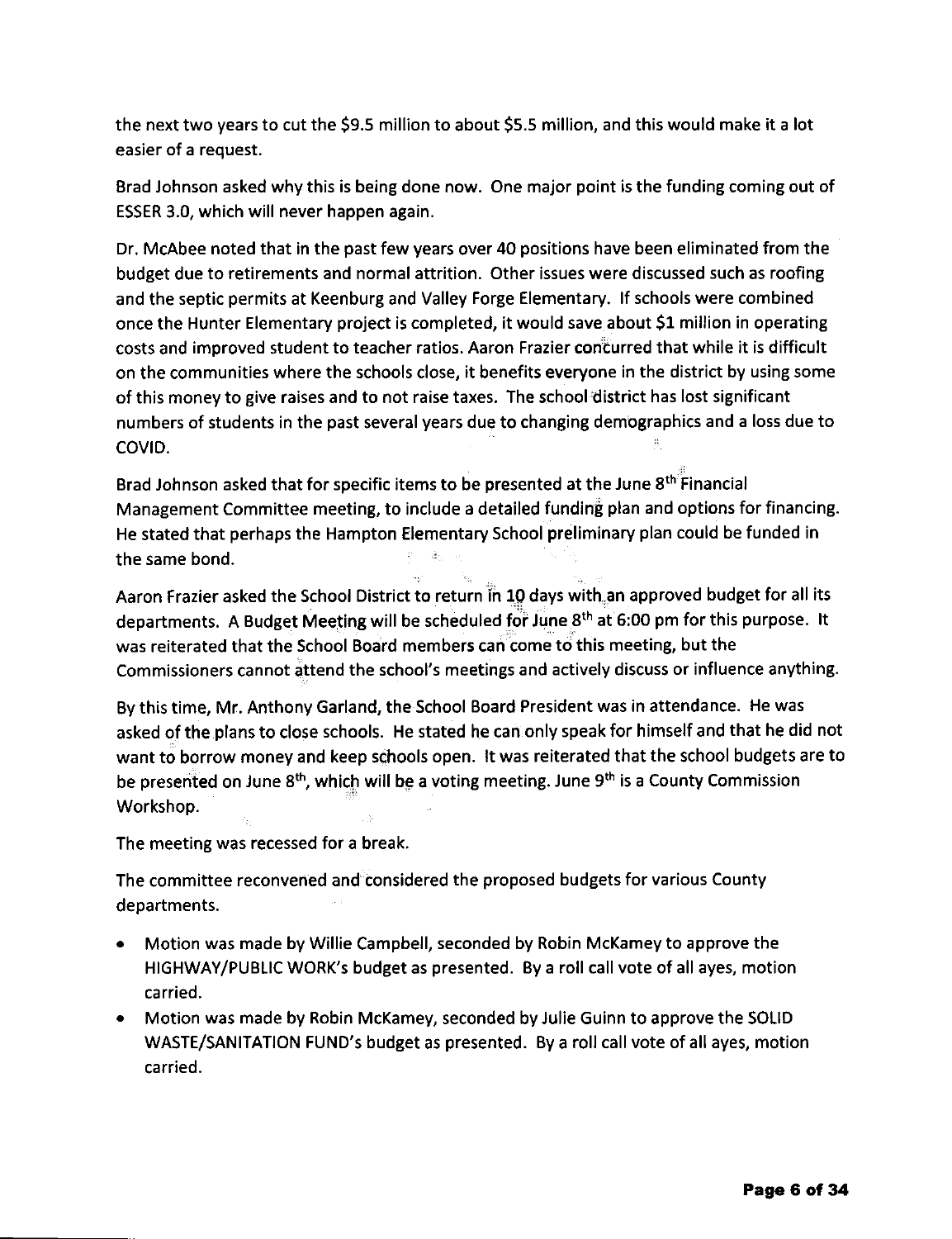- Motion was made by Ross Garland, seconded by Robin McKamey to approve the HEALTH DEPARTMENT FUND's budget as presented. By a roll call vote of all ayes, motion carried.
- Motion was made by Willie Campbell, seconded by Julie Guinn to approve the DRUG CONTROL FUND's budget as presented. By a roll call vote of all ayes, motion carried.
- Motion was made by Travis Hill, seconded by Brad Johnson to reject the SPORTS AND RECREATION FUND'S budget as presented. Bya roll call voteof all ayes, motion carries. The Sports and Recreation budget will be presented again at the June 8<sup>th</sup> meeting for consideration.
- The committee did not vote on for the AMERICAN RESCUE PLAN ACT (ARP)'s fund since no funds are being budgeted for expenditure.
- Motion was made by Travis Hill, seconded by Brad Johnson to approve the GENERAL DEBT SERVICE FUND's budget as presented. By a roll call vote of all ayes, motion carried.

The Budget Committee then reviewed the funding allocations for Outside Agencies for Fiscal Year 2022-23. 项

- o Motion was made by Julie Guinn, seconded by Robin McKamey to approve the request of VOLUNTEER FIRE DEPARTMENTS in the amount of \$469,000. By a roll call vote of all ayes, motion carried.
- . Motion was made by Willie Campbell, seconded by Ross Garland to approve the request of the BUTLER VOLUNTEER FIRE DEPARTMENT in the amount of \$3,000. By a roll call vote of all ayes, motion carried.
- Motion was made by Robin McKamey, seconded by Julie Guinn to approve the CITY OF ELIZABETHTON FIRE DEPARTMENT's request in the amount of \$9,000. By a roll call vote of all ayes, motion carried.
- The Committee did not receive a request for the FIREFIGHTER GRANT so no action was needed.
- Motion was made by Brad Johnson, seconded by Julie Guinn to approve the request of the RESCUE SQUAD in the amount of \$371,105. By a roll call vote of all ayes, motion carried.
- Motion was made by Ross Garland, seconded by Robin McKamey to approve the request for VOCATIONAL REHABILITATION in the amount of \$27,809. By a roll call vote of all ayes, motion carried.
- Motion was made by Willie Campbell, seconded by Robin McKamey to approve the request from THE SHEPHERD'S INN in the amount of 512,000. By a roll call vote of all ayes, motion carried.
- Motion was made by Julie Guinn, seconded by Robin McKamey to approve the request from the CHILDREN'S ADVOCACY CENTER in the amount of 55,000. Bya roll call voteof all ayes, motion carried.
- Motion was made by Willie Campbell, seconded by Robin McKamey to approve the request from ISAIAH 117 HOUSE in the amount of 55,000. By a roll call vote of all ayes, motion carried.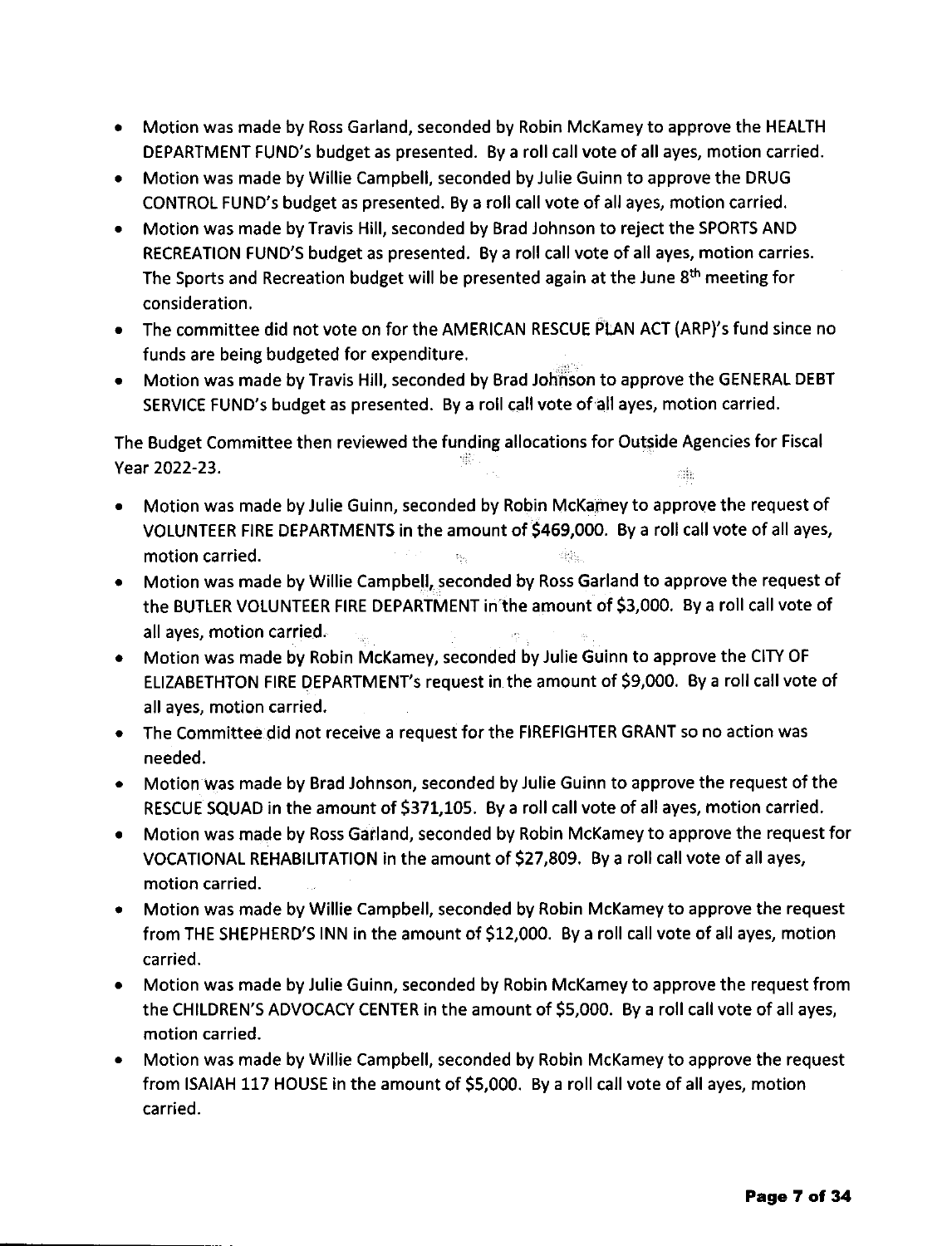- Motion was made by Robin McKamey, seconded by Ross Garland to approve the request from ASSISTANCE & RESOURCES MINISTRIES (ARM) in the amount of 57,500. By a roll call vote of all ayes, motion carried.
- Motion was made by Willie Campbell, seconded by Julie Guinn to approve the request from SECOND HARVEST FOOD BANK in the amount of \$10,000. By a roll call vote of all ayes, motion carried.
- Motion was made by Julie Guinn, seconded by Robin McKamey to approve the request from LOAVES AND FISHES in the amount of \$12,000. By a roll call vote of all ayes, motion carried.
- $\bullet$ Motion was made by Willie Campbell, seconded by Robin McKamey to approve the request from KEEP CARTER COUNTY BEAUTIFUL in the amount of \$5,000. By a roll call vote of all ayes, motion carried.
- Motion was made by Brad Johnson, seconded by Ross Garland to not fund the request from KIDS LIKE US. By a roll call vote of all ayes, motion carried.
- Motion was made by Travis Hill, seconded by Robin McKamey to approve the request from the RED CROSS in the amount of \$2,500. By a roll call vote of all ayes, motion carried.
- Motion was made by Julie Guinn, seconded by Ross Garland to approve the request from APPALACHIAN TAILS RESCUE in the amount of \$12,000. By a roll call vote of 6 ayes and 1 abstain from Robin McKamey, motion carried.
- Motion was made by Travis Hill, seconded by Willie Campbell to approve the request from  $\bullet$ UETHDA for its housing and neighborhood services program (RSVp program was formerly funded) in the amount of \$4,000. By a roll call vote of all ayes, motion carried.
- Motion was made by willie campbell, seconded by Julie Guinn to approve the request from the SENIOR CITIZENS CENTER in the amount of \$26,500. By a roll call vote of all ayes, motion carried. ġ.  $\frac{1}{2} \frac{d}{dt}$
- Motion was made by Robin McKamey, seconded by Willie Campbell to approve the request from the ELIZABETHTON/CARTER COUNTY LIBRARY in the amount of \$75,000. By a roll call vote of all ayes, motion carried.
- Motion was made by Robin McKamey, seconded by Ross Garland to approve the request from CITY PARKS AND RECREATION in the amount of \$25,000. By a roll call vote of all ayes, motion carried.
- Motion was made by Julie Guinn, seconded by Robin McKamey to approve the request from the BOYS AND GIRLS CLUB in the amount of \$20,000. By a roll call vote of all ayes, motion carried.
- Motion was made by Travis Hill, seconded by Robin McKamey to approve the request from the IMAGINATION LIBRARY in the amount of 55,000. By a roll call vote of all ayes, motion carried.
- Motion was made by Travis Hill, seconded by Julie Guinn to approve the request for SOIL coNsERVATloN in the amount of s44,ooo. By a roll call voteofall ayes, motion carried.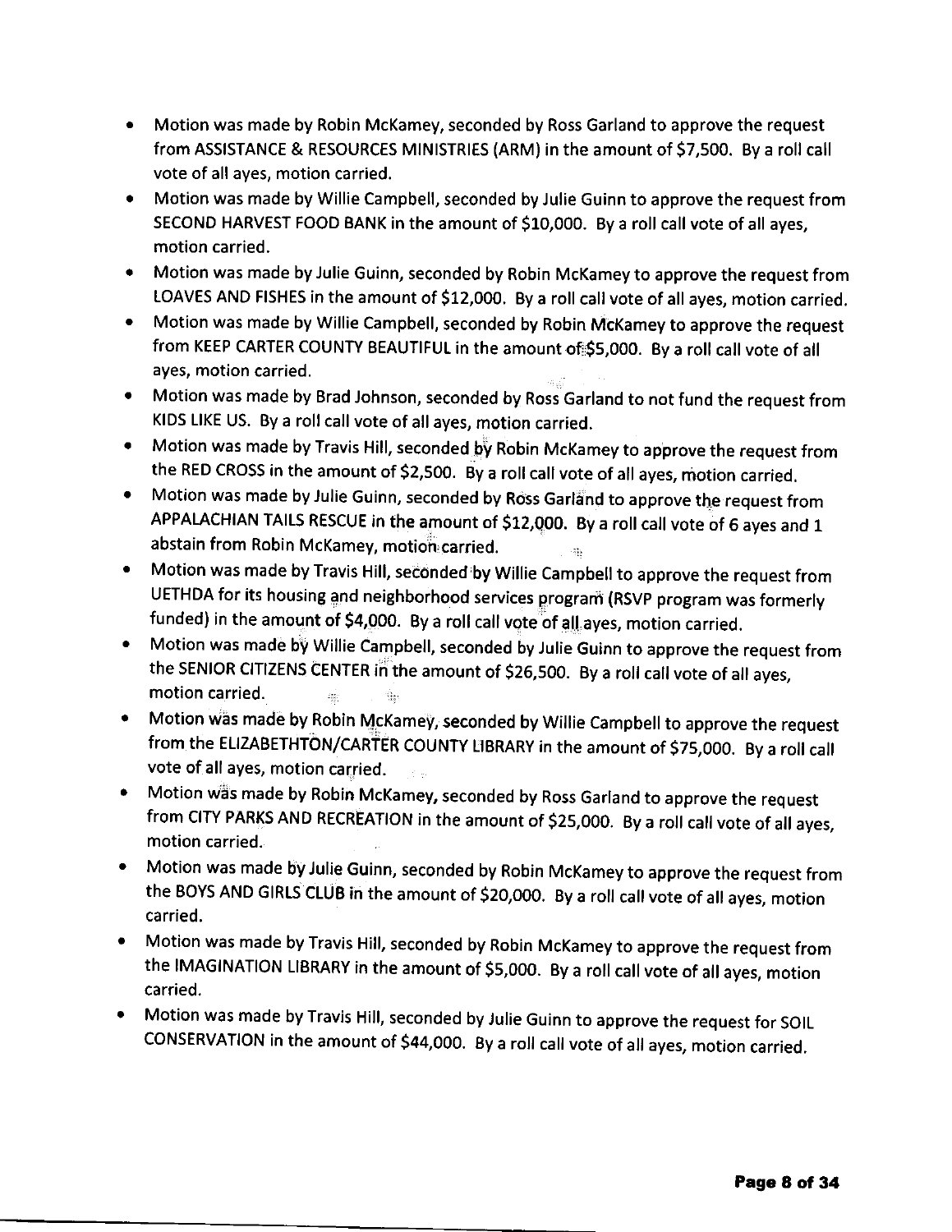- Motion was made by Travis Hill, seconded by Ross Garland to approve the request from the DEPARTMENT oF AGRICULTURE in the amount of 51,000. By a roll call vote of all ayes, motion carried.
- . Motion was made by Ross Garland, seconded by Robin McKamey to approve the request for TOURISM to the Elizabethton / Carter County Chamber of Commerce in the amount of \$225,000. By a roll call vote of all ayes, motion carried.
- . Motion was made by Travis Hill, seconded by Robin McKamey to approve the request of the FIRST TENNESSEE DEVELOPMENT DISTRICT in the amount of \$13,015. By a roll call vote of all ayes, motion carried.
- . Motion was made by Julie Guinn, seconded by Robin McKamey to approve the request of the AGRICULTURAL EXTENSION in the amount of \$1,500. By a roll call vote of all ayes, motion carried.
- . Motion was made by Robin McKamey, seconded by Ross Garland to approve the request of the EAST TN SPAY & NEUTER in the amount of S2,5OO for the benefit of Carter County residents. By a roll call vote of all ayes, motion carried.
- Motion was made by Julie Guinn, seconded by Robin McKamey to reject the request from the ECONOMIC DEVELOPMENT (NeTREP) in the amount of \$15,000. By a roll call vote of all ayes, motion carried. The committee will entertain a request in the future by the newly formed economic development entity.

The committee then reviewed the proposed revenue projections for the County General Fund for the Fiscal Year 2022-23. The property tax revenues were increased slightly due to new housing starts. Robin McKamey made a motion to recognize and to appropriate the proposed funding totaling 519,584,935. Willie Campbell was second and with a roll call vote of all ayes, motion carried.

A representative from Carter County 911 Emergency District was present to request additional funding over that which was initially allocated which is S225,OOO. This is due to a variety of cost and labor increases that are significant. Ross Garland made a motion to increase the allocation to 5245,000. Julie Guinn was second and with a roll call vote of all ayes, motion carried.

The Committee next considered County departmental budgets.

- . Motion was made by Willie Campbell, seconded by Robin McKamey to approve the COUNTY COMMISSION'S budget as presented. By a roll call vote of all ayes, motion carried.
- . Motion was made by Ross Garland, seconded by Robin McKameyto approve the BOARD OF EQUALIZATION's budget as presented. Bya roll call voteof all ayes, motion carried.
- . Motion was made by Robin McKamey, seconded by Willie Campbell to approve the COUNTY MAYOR/EXECUTIVE's budget. By a roll call vote of all ayes, motion carried.
- . Motion was made by Willie Campbell, seconded by Ross Garland to approve the COUNW ATTORNEY'S budget. By a roll call vote of all ayes, motion carried.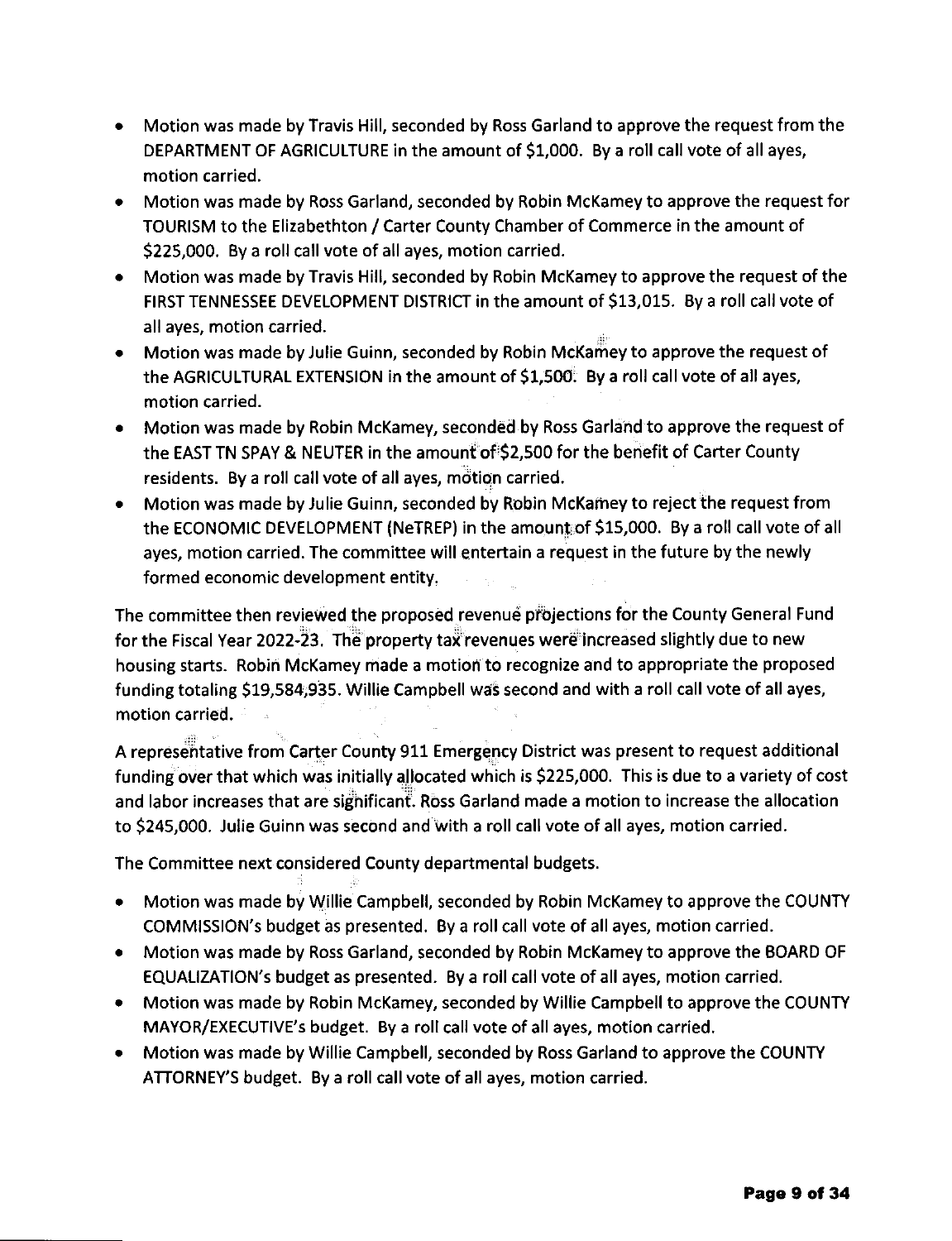- . Motion was made by Robin McKamey, seconded by Willie Campbell to approve the ELECTION COMMISSION's budget. By a roll call vote of all ayes, motion carried.
- . Motion was made by Ross Garland, seconded by Robin McKamey the approve the REGISTER OF DEED's budget. By a roll call vote of all ayes, motion carried.
- . Motion was made by Robin McKamey, seconded by Ross Garland to approve the PLANNING budget. By a roll call vote of all ayes, motion carried.
- . Motion was made by Willie Campbell, seconded by Robin McKamey to approve the COUNTY BUILDING's budget. By a roll call vote of all ayes, motion carried.
- o With no budget assigned, no action was needed on OTHER FACILITIES.

The committee took a break at 9:17 pm. Travis Hill departed the meeting.

- . Motion was made byTravis Hill, seconded Ross Garland to approve the PRESERVATION oF RECORD's budget as presented. Byaroll call voteof all ayes, motion carried.
- . Motion was made by Ross Garland, seconded by Robin McKamey to approve the FINANCE budget. By a roll call vote of all ayes, motion carried.
- . Motion was made by Willie Campbell, seconded by Ross Garland, to approve the PROPERTY ASSESSOR'S OFFICE budget. By a roll call vote of all ayes; motion carried.
- . Motion was made by Brad Johnson, seconded by Ross Garland to approve the REAPPRAISAL PROGRAM's budget. By a roll call vote of all ayes, motion carried.
- . Motion was made by Julie Guinn, seconded by Brad Johnson to approve the COUNTY TRUSTEE'S OFFICE budget, Bya roll call voteof all ayes, motion carried.
- . Motion was made by Willie Campbell, seconded by Robin McKamey to approve the COUNTY CLERK'S OFFICE budget. By a roll call vote ofall ayes, motion carried.
- Motion was made Ross Garland, seconded by Robin McKamey to approve the ADMINISTRATION OF JUSTICE/CIRCUIT COURT's budget. By a roll call vote of all ayes, motion carried.
- Motion was made by Willie Campbell, seconded by Ross Garland to approve the GENERAL SESSION COURT's budget. Bya roll call voteof all ayes, motion carried.
- Motion was made by Ross Garland, seconded by Robin McKamey to approve the DRUG COURT's budget as presented. By a roll call vote of all ayes, motion carried.
- Motion was made by Brad Johnson, seconded by Willie Campbell to approve the CHANCERY COURT's budget. By a roll call vote of all ayes, motion carried.
- Motion was made by Julie Guinn, seconded by Ross Garland to approve the OTHER ADMINISTRATION OF JUSTICE budget. By a roll call vote of all ayes, motion carried.
- Motion was made to approve the SHERIFF DEPARTMENT budget by Willie Campbell, seconded by Julie Guinn. By a roll call vote of all ayes, motion carried.
- Motion was made by Brad Johnson, seconded by Julie Guinn to approve the JAIL budget. During discussion it was confirmed that the budget includes the raise calculation as approved earlier in the year. By a roll call vote of all ayes, motion carried.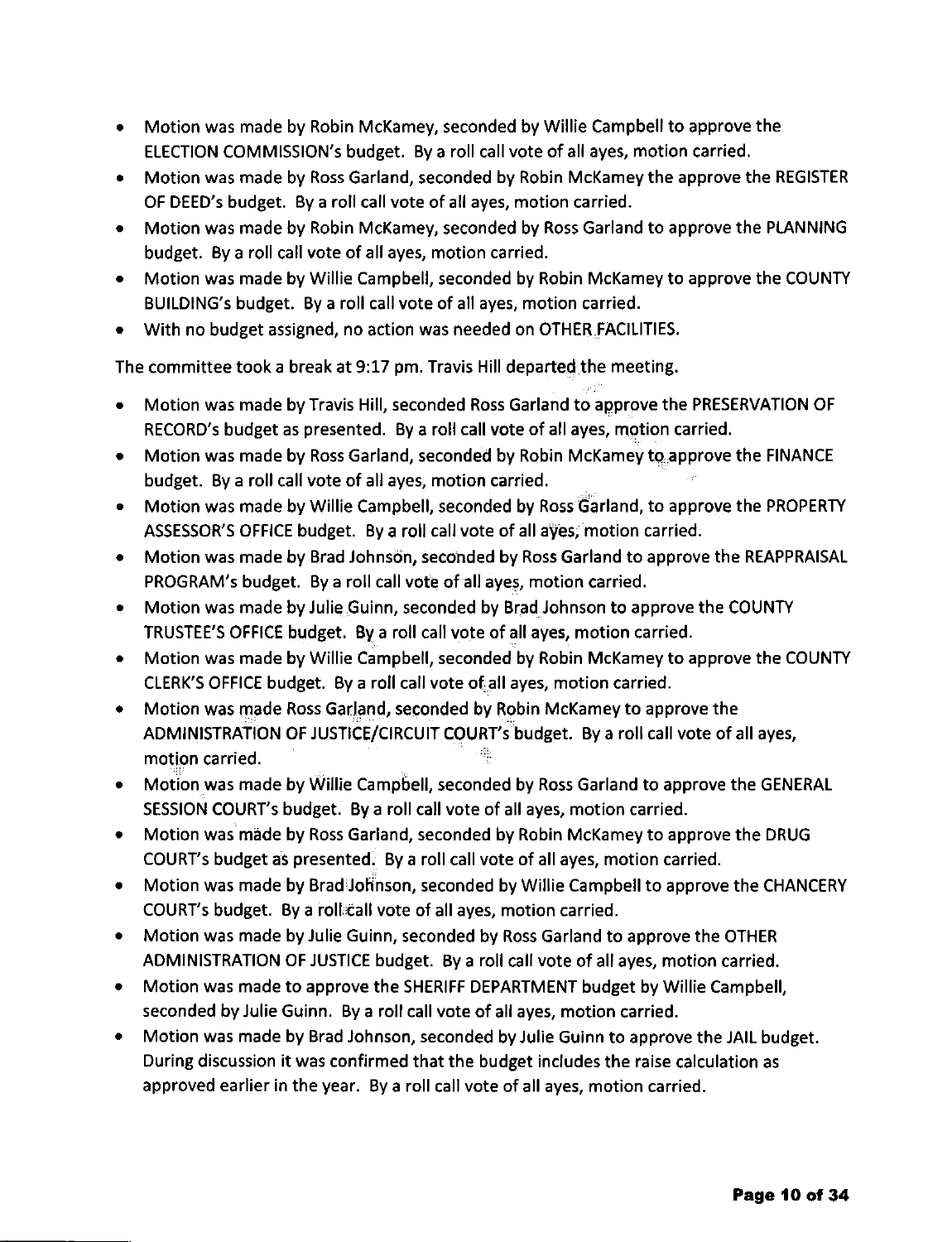- Motion was made by Ross Garland, seconded by Robin McKamey to approve the JUVENILE SERVICES budget. By a roll call vote of all ayes, motion carried.
- Motion was made by Julie Guinn, seconded by Robin McKamey to approve the FIRE PREVENTION AND CONTROL budget. By a roll call vote of all ayes, motion carried.
- Motion was made by Julie Guinn, seconded by Robin McKamey to approve the RESUCE SQUAD budget. By a roll call vote of all ayes, motion carried.
- Motion was made by Willie Campbell, seconded by Julie Guinn to approve the EMERGENCY MANAGEMENT (EMA) budget as presented. By a roll callvote of all ayes, motion carried.
- Motion was made by Ross Garland, seconded by Julie Guinn to approve the INSPECTION AND REGULATION's budget as presented. By a roll call vote of all ayes, motion carried.
- Motion was made by Julie Guinn, seconded by Robin McKamey to approve the COUNTY CORONER/MEDICAL EXAMINER's budget as presented. By a roll call vote of all ayes, motion carried.
- Motion was made by Robin McKamey, seconded by Ross Garland to approve the OTHER PUBLIC SAFE (CIVIL SERVICE BOARD) as presented. By a roll call vote of all ayes, motion carried.
- Motion was made by Robin McKamey, seconded by Ross Garland to approve the PUBLIC HEALTH AND WELFARE (LOCAL HEALTH CENTER) budget as presented. By a roll call vote of all ayes, motion carried.
- Motion was made by Julie Guinn, seconded by Brad Johnson to approve the RABIES AND ANIMAL CONTROL budget as presented. By a roll call vote of all ayes, motion carried.
- Motion was made by Willie Campbell, seconded by Ross Garland to approve OTHER LOCAL WELFARE SERVICES/PAUPER BURIALS as presented. By a roll call vote of all ayes, motion carried.
- o Motion was made by Julie Guinn, seconded by Robin McKamey to approve the SENIOR CITIZENS ASSISTANCE budget as presented.
- Motion was made by Brad Johnson, seconded by Ross Garland to approve the AGRICULTURE EXTENSION SERVICE budget as presented. By a roll call vote of all ayes, motion carried.
- Motion was made by Ross Garland, seconded by Robin McKamey to approve the FLOOD CONTROL budget as presented. By a roll call voteof all ayes, motion carried.
- Motion was made by Willie Campbell, seconded by Robin McKamey to approve the OTHER AGRICULTURALAND NATURAL RESOURCES budgetas presented. Bya roll call voteof all ayes, motion carried,
- Motion was made by Robin McKamey, seconded by Julie Guinn to approve the VETERAN'S SERVICES budget. By a roll call vote of all ayes, motion carried.
- Motion was made by Willie Campbell, seconded by Ross Garland to approve the MISCELLANEOUS budget as presented. By a roll call vote of all ayes, motion carried.
- A motion was made by Julie Guinn, seconded by Robin McKamey to approve the LITTER AND TRASH GRANT. By a roll call vote of all ayes, motion carried.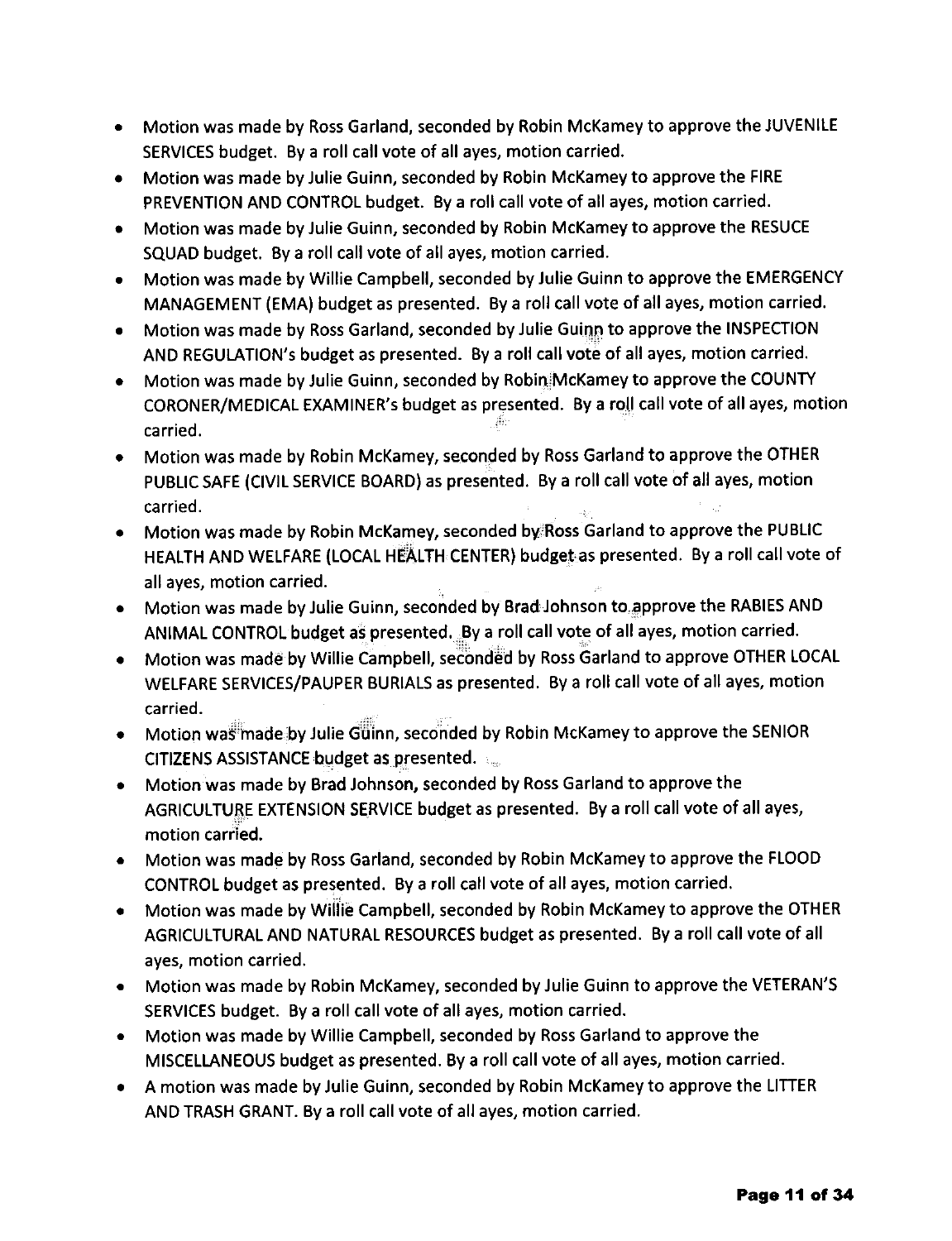The departmental budgets were then finished. Aaron Frazier stated the committee then needed to consider employee raises and the MOE for the school district.

Julie Guinn began by expressing her thoughts that the ARP funds proposed for staff bonuses were for a time period in the past. This is not the same as a raise for current staff members which is now and into the future. Aaron Frazier asked if ARP funds could be used to fund the increases requested by the Volunteer Fire Departments, Rescue Squad etc. This is not possible. It was also noted that TDEC has decreased its funding allocation by 51 million for the local projects and it may be that the loss of funds is taken out of ARP funds. Mayor Patty Woodby asked that retired employees receive the ARP bonus.

A list of possible scenarios for staff increases was distributed. With the calendar dates next year, Director of Finance Carolyn Watson said that there are 27 pay periods in the fiscal year. Although employees will make the same annual pay, their pay rate will decrease in each paycheck and some may not understand this. Due to the additional payroll, an increase of \$750 in annual pay will generate a very small weekly change in a person's paycheck. The various ootions were considered.

The Maintenance of Effort amount for the School District was discussed. Carolyn Watson was advised by the Department of Education that the MOE could be lowered by about 5231,000 due to the current year estimated decrease in students. She noted that there is a raise in the current draft of the school budget. The Sheriff deputies get automatic step raises. The jailers just received a pay raise and both the jail and the sheriff employees received retention bonuses. Further is it possible to give different amounts of increases to county employees based on their department.

Julie Guinn then made a motion to provide all County employees a \$1,000 increase for full-time and a 5500 increase for part-time employees, to be funded by a reduction the school's maintenance of effort of about 5231,000, and the rest of the cost being made up by the anticipated surplus in the proposed budget, and any remaining expense to come from Fund Balance. Robin McKamey was second. Willie Campbell abstained. Aaron Frazier, Ross Garland, Julie Guinn and Robin McKamey voted aye. Brad Johnson voted Nay. Motion failed.

Following additional discussion about the Maintenance of Effort, Julie Guinn made a motion to reduce the Carter County School District's Maintenance of Effort funding based on the state's MOE calculation, which is 5231,592. Willie Campbell was second and by a roll call vote of all ayes, motion carried.

The meeting calendar was then reviewed. Parks and Rec and the School Department need to return on the 8th.

Aaron Frazier stated that with the imminent departure of Austin Jaynes, a new Vice Chair is needed. Ross Garland nominated Julie Guinn. Willie Campbell nominated Ross Garland. Nominations were closed.